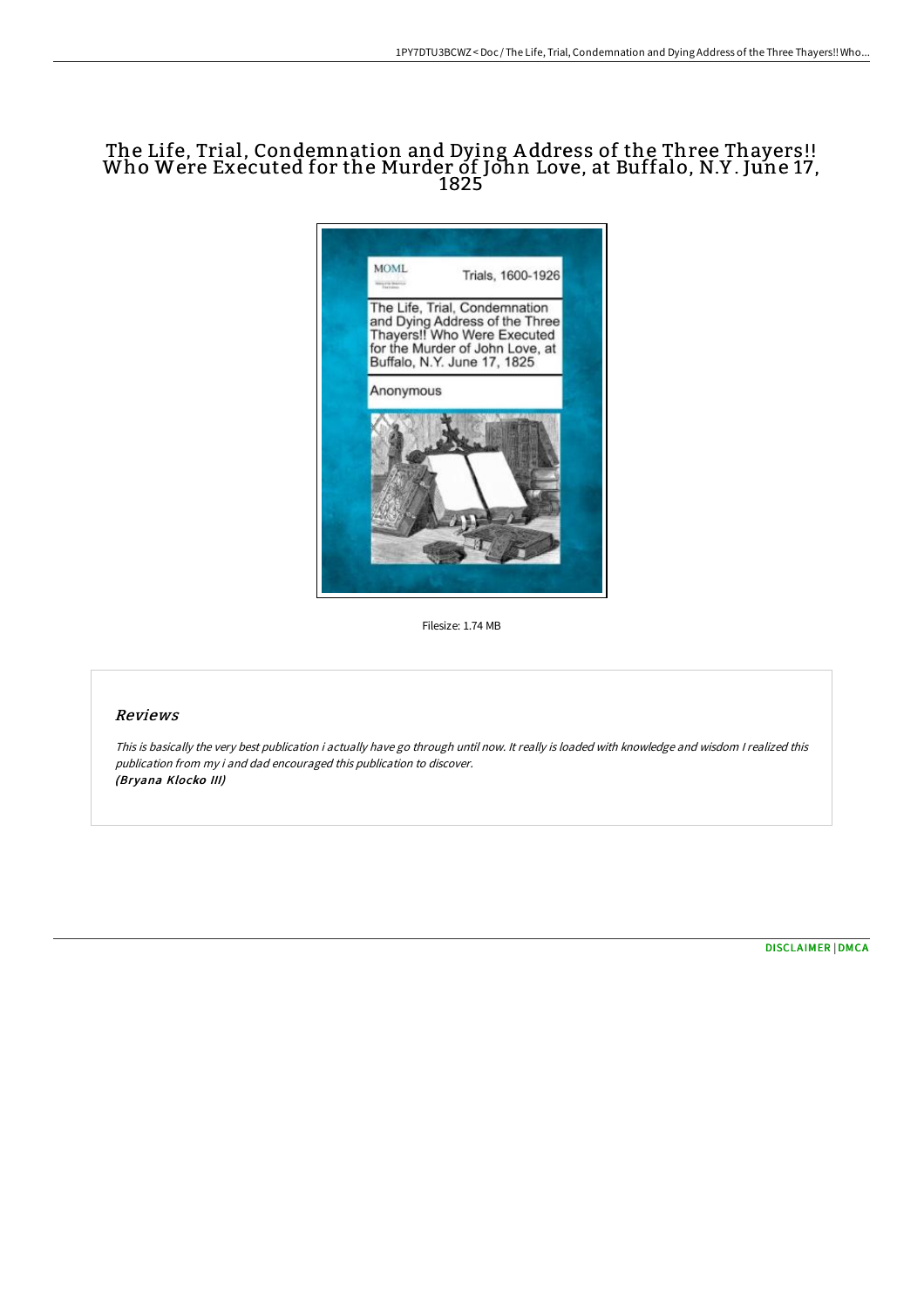## THE LIFE, TRIAL, CONDEMNATION AND DYING ADDRESS OF THE THREE THAYERS!! WHO WERE EXECUTED FOR THE MURDER OF JOHN LOVE, AT BUFFALO, N.Y. JUNE 17 , 1825



Gale Ecco, Making of Modern Law, United States, 2012. Paperback. Book Condition: New. 246 x 189 mm. Language: English . Brand New Book \*\*\*\*\* Print on Demand \*\*\*\*\*.Full Title: The Life, Trial, Condemnation and Dying Address of the Three Thayers!! Who Were Executed for the Murder of John Love, at Buffalo, N.Y. June 17, 1825 Description: The Making of the Modern Law: Trials, 1600-1926 collection provides descriptions of the major trials from over 300 years, with official trial documents, unofficially published accounts of the trials, briefs and arguments and more. Readers can delve into sensational trials as well as those precedent-setting trials associated with key constitutional and historical issues and discover, including the Amistad Slavery case, the Dred Scott case and Scopes monkey trial. Trials provides unfiltered narrative into the lives of the trial participants as well as everyday people, providing an unparalleled source for the historical study of sex, gender, class, marriage and divorce.++++The below data was compiled from various identification fields in the bibliographic record of this title. This data is provided as an additional tool in helping to insure edition identification: ++++MonographYale Law LibraryBuffalo: Printed for The Publisher, c.1825.

 $\overline{\mathbf{P}^{\text{RF}}}$ Read The Life, Trial, [Condemnation](http://techno-pub.tech/the-life-trial-condemnation-and-dying-address-of.html) and Dying Address of the Three Thayers!! Who Were Executed for the Murder of John Love, at Buffalo, N.Y. June 17, 1825 Online

 $\Xi$  Download PDF The Life, Trial, [Condemnation](http://techno-pub.tech/the-life-trial-condemnation-and-dying-address-of.html) and Dying Address of the Three Thayers!! Who Were Executed for the Murder of John Love, at Buffalo, N.Y. June 17, 1825